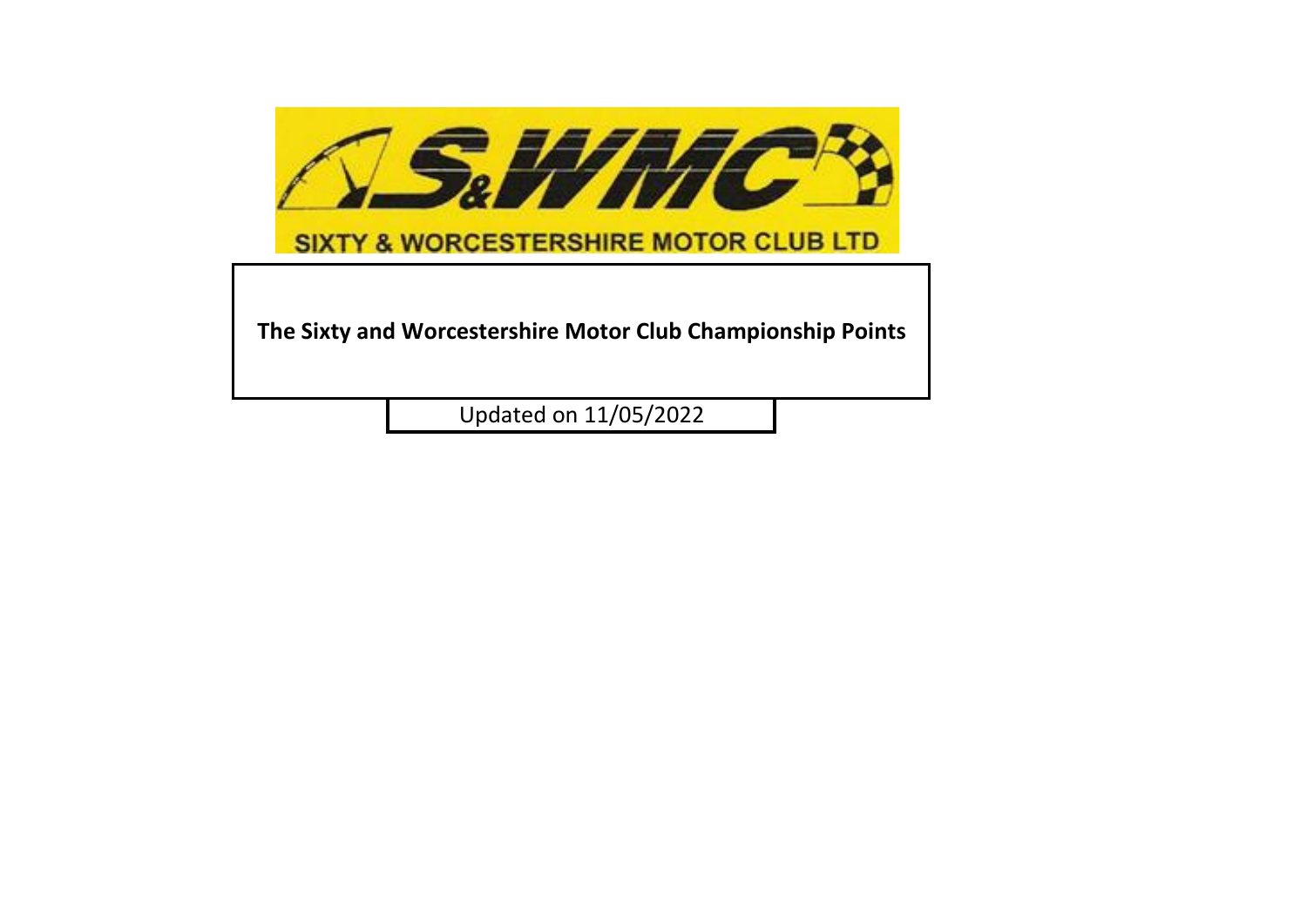## **Off-Road Championship**



| Oritor                   | Dept of MutoSocial Data<br>February 11/15 | Gastlempoton PCT | Gordon Miltogologia | Grass Mutorstar<br>June 19th | Defiting Mutator Condition | Mach Marcia PCT<br>August 14H | Gstremonton Cassalings | Reversion Motorcy | Defiting Mutasor<br>Nouverlands | Total |
|--------------------------|-------------------------------------------|------------------|---------------------|------------------------------|----------------------------|-------------------------------|------------------------|-------------------|---------------------------------|-------|
| <b>Hendrik Minderman</b> | 125                                       | 250              | 63                  |                              |                            |                               |                        |                   |                                 | 438   |
| Geoff Wooldridge         | 79                                        | $\pmb{0}$        | 200                 |                              |                            |                               |                        |                   |                                 | 279   |
| Dave Hall                | 105                                       | $\mathbf 0$      | 125                 |                              |                            |                               |                        |                   |                                 | 230   |
| Tom Johnson              | 117                                       | $\mathbf 0$      | 110                 |                              |                            |                               |                        |                   |                                 | 227   |
| Dave Harris              | 125                                       | 75               | 0                   |                              |                            |                               |                        |                   |                                 | 200   |
| Daniel Box               | 110                                       | $\boldsymbol{0}$ | 79                  |                              |                            |                               |                        |                   |                                 | 188   |
| <b>David Cross</b>       | 71                                        | 92               | $\pmb{0}$           |                              |                            |                               |                        |                   |                                 | 163   |
| <b>Mike Waddoups</b>     | 33                                        | 125              | 0                   |                              |                            |                               |                        |                   |                                 | 158   |
| <b>Ethan Harris</b>      | 125                                       | $\mathbf 0$      | 0                   |                              |                            |                               |                        |                   |                                 | 125   |
| Gary Ridgway             | $\mathbf 0$                               | 0                | 125                 |                              |                            |                               |                        |                   |                                 | 125   |
| Liam Thomas              | 88                                        | 0                | 0                   |                              |                            |                               |                        |                   |                                 | 88    |
| Jim Bryant               | $\mathbf 0$                               | 0                | 87                  |                              |                            |                               |                        |                   |                                 | 87    |
| Leon Levy                | 85                                        | 0                | 0                   |                              |                            |                               |                        |                   |                                 | 85    |
| <b>Jackie Harris</b>     | 75                                        | $\mathbf 0$      | 0                   |                              |                            |                               |                        |                   |                                 | 75    |
| Josh Taylor              | 75                                        | $\Omega$         | $\pmb{0}$           |                              |                            |                               |                        |                   |                                 | 75    |
| John Dipple              | $\mathbf 0$                               | 0                | $71\,$              |                              |                            |                               |                        |                   |                                 | 71    |
| <b>Haydn Tindal</b>      | 38                                        | $\mathbf 0$      | 33                  |                              |                            |                               |                        |                   |                                 | 70    |
| <b>Mark Summers</b>      | 68                                        | 0                | 0                   |                              |                            |                               |                        |                   |                                 | 68    |
| James Hoban              | 65                                        | $\mathbf 0$      | 0                   |                              |                            |                               |                        |                   |                                 | 65    |
| <b>Margret Cross</b>     | $\mathbf 0$                               | 58               | 0                   |                              |                            |                               |                        |                   |                                 | 58    |
| Anthony Woodcock         | 56                                        | 0                | 0                   |                              |                            |                               |                        |                   |                                 | 56    |
| James Bastin             | $\pmb{0}$                                 | $\pmb{0}$        | 48                  |                              |                            |                               |                        |                   |                                 | 48    |
| Jacob Rushgrove          | 45                                        | $\mathbf 0$      | 0                   |                              |                            |                               |                        |                   |                                 | 45    |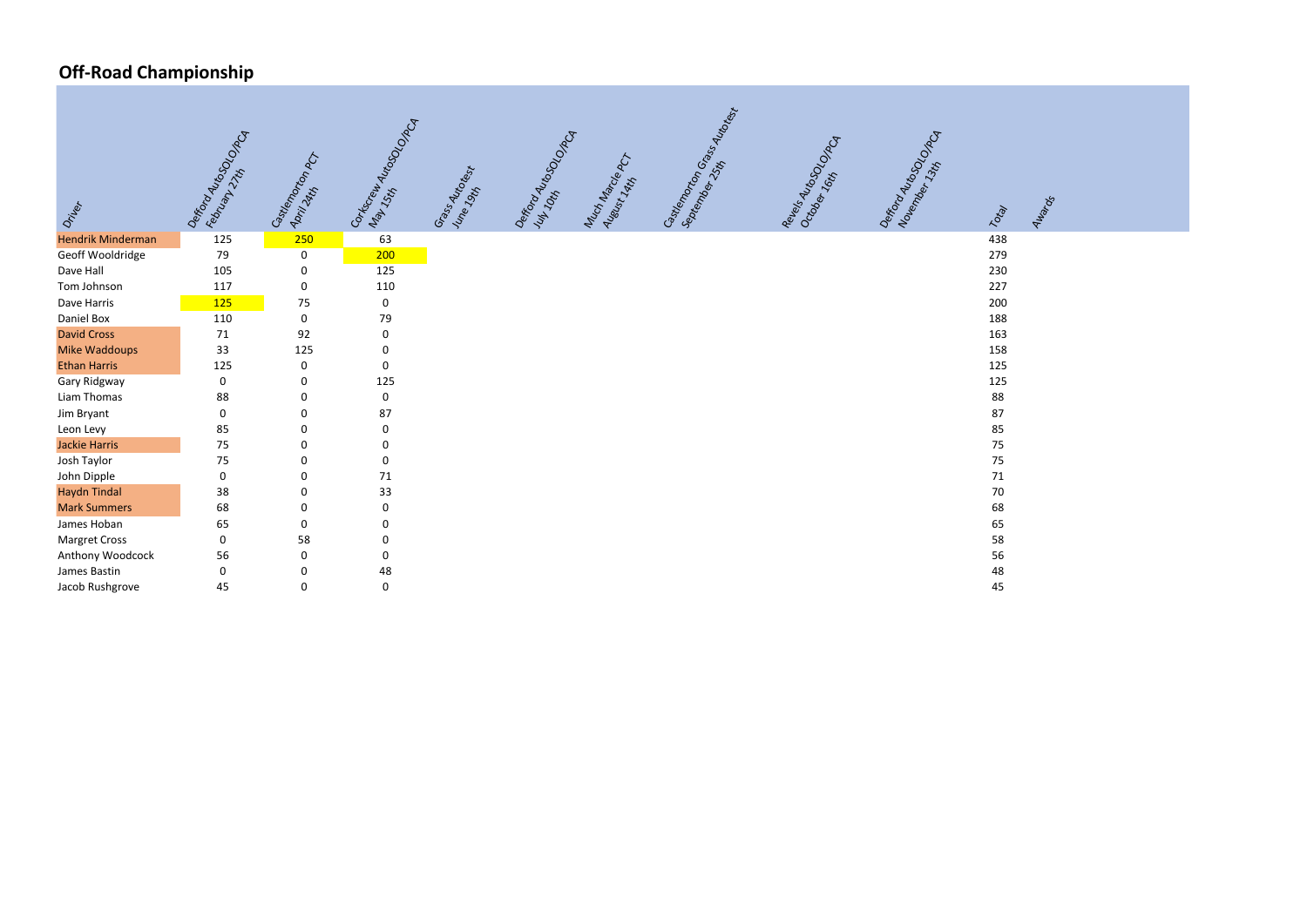#### **The Marshals Championship**



|                      | $R_{\rm c}$ | Gyenne |    | idiri Tre Ve |    |    | Naprov<br>WWC | DIAC Kemple | <b>HAMA</b> | it Sidewa<br>$\widetilde{\sigma}$ | North 12 | See Asian | ts Stag |          |    |          |          | $u_{\rm o}$<br>చ |    |    | OTKSCRIPT | Total |
|----------------------|-------------|--------|----|--------------|----|----|---------------|-------------|-------------|-----------------------------------|----------|-----------|---------|----------|----|----------|----------|------------------|----|----|-----------|-------|
| Jeremy Hancock       | 10          | 10     | 10 | 20           | 10 | 10 | $\mathbf 0$   | $\Omega$    | $\Omega$    | 10                                | $\Omega$ | 10        | 10      | 10       | 10 | $\Omega$ | $\Omega$ | 10               | 10 | 10 |           | 150   |
| Dave Cross           |             |        |    | 20           |    |    | 20            |             |             |                                   |          |           |         |          |    |          | - 0      |                  |    |    | 20        | 60    |
| <b>Kurtis Tindal</b> |             |        |    | 20           |    |    |               |             |             |                                   |          |           |         |          |    |          | 20       |                  |    |    |           | 50    |
| Andy Benjamin        |             |        |    |              |    |    | 20            |             |             |                                   | 10       |           | 10      |          |    |          |          |                  |    |    |           | 40    |
| Ethan Harris         |             |        |    |              |    |    | $\Omega$      |             | 15          |                                   |          |           |         | $\Omega$ |    | 10       | - 0      |                  |    | 10 |           | 35    |
| Haydn Tindal         |             |        |    |              |    |    |               |             |             |                                   |          |           |         |          |    |          | 20       |                  |    |    |           | 30    |
| Helen Climpson       |             |        |    |              |    |    |               |             |             | 0                                 | 10       |           | 10      |          |    |          | $\Omega$ |                  |    |    |           | 20    |
| Rob Mason            |             |        |    | 20           |    |    |               |             |             |                                   |          |           |         |          |    |          |          |                  |    |    |           | 40    |
| Simon Prince         |             |        |    |              |    |    |               |             |             | $\Omega$                          | 10       |           | 10      |          |    |          | - 0      |                  |    |    |           | 20    |
| Malcom Limrick       |             |        |    |              |    |    | 20            |             |             |                                   |          |           |         |          |    |          |          |                  |    |    |           | 20    |
| Daniel Harris        |             |        |    | 20           |    |    |               |             |             |                                   |          |           |         |          |    |          |          |                  |    |    |           | 20    |
| John 'Bash' Bishop   |             |        |    | 20           |    |    |               |             |             |                                   |          |           |         |          |    |          |          |                  |    |    |           | 20    |
| Frank Burton         |             |        |    | 20           |    |    |               |             |             |                                   |          |           |         |          |    |          | $\Omega$ |                  |    |    |           | 20    |
| Matthew Blanchard    |             |        |    |              |    |    |               |             |             |                                   |          |           |         |          |    |          | 20       |                  |    |    |           | 20    |
| Jackie Harris        |             |        |    |              |    |    |               |             |             |                                   |          |           |         |          |    |          | 20       |                  |    |    |           | 20    |
| Will Tindal          |             |        |    |              |    |    |               |             |             |                                   |          |           |         |          |    |          |          |                  |    |    |           | 30    |
| Di Brookfield        |             |        |    | $\Omega$     |    |    | $\Omega$      |             | $\Omega$    | $\Omega$                          |          |           |         | $\Omega$ |    |          |          |                  |    | 10 |           | 10    |
| Mike Waddoups        |             |        |    |              |    |    | $\Omega$      |             |             |                                   |          |           |         | $\Omega$ |    |          |          |                  |    |    | 20        | 20    |
|                      |             |        |    |              |    |    |               |             |             |                                   |          |           |         |          |    |          |          |                  |    |    |           |       |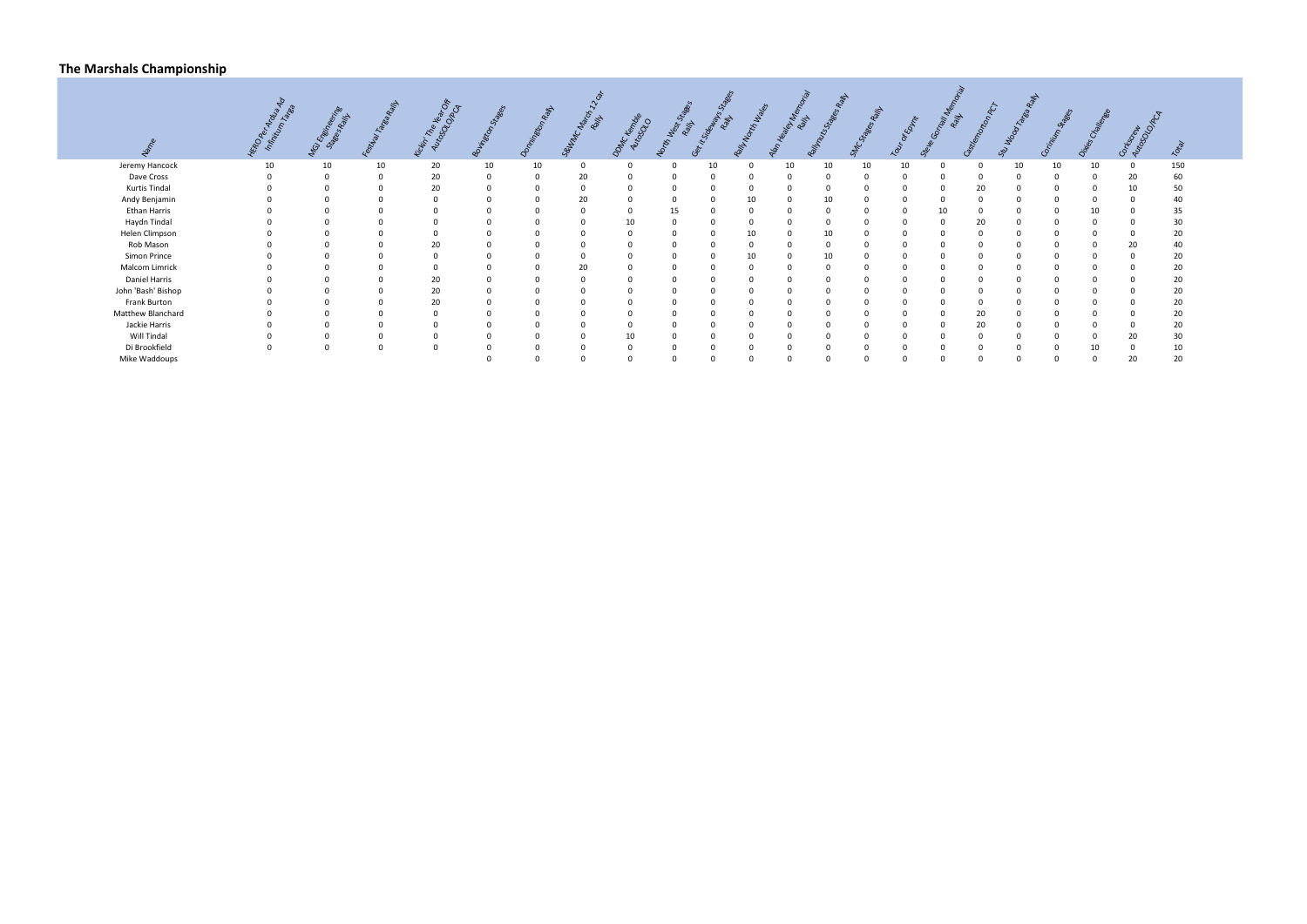# **The Organisers Championship**

| Name                 | fickin' The Vegr Off<br>Autoso Data | March 12 Garage | Raily North Walks | Rally Mutts Seec Rally | Gstrenger Deck | Diriso Challege | Autosocial<br><b>Corkcccccc</b> | 70tg/ |
|----------------------|-------------------------------------|-----------------|-------------------|------------------------|----------------|-----------------|---------------------------------|-------|
| <b>Will Tindall</b>  | 50                                  | $\mathbf 0$     | 0                 | 0                      | 50             | 0               | 0                               | 100   |
| Steve Lloyd          | 50                                  | 0               | 0                 | 0                      | 30             | 0               | 50                              | 130   |
| Alan Warburton       | 30                                  | 0               | 0                 | 0                      | 30             | 0               | 0                               | 60    |
| Matthew Blanchard    | 30                                  | 0               | 0                 | 0                      | 30             | 0               | 0                               | 60    |
| <b>Ethan Harris</b>  | $\Omega$                            | 50              | 0                 | 0                      | 0              | 0               | 20                              | 70    |
| David Harris         | 0                                   | 50              | 0                 | 0                      | 0              | 0               | 0                               | 50    |
| Edd Lloyd            | 50                                  | 0               | 0                 | 0                      | 0              | 0               | 40                              | 90    |
| Jackie Harris        | 0                                   | 50              | 0                 | 0                      | 0              | 0               | 0                               | 50    |
| Alan Corns           | 0                                   | 0               | 15                | 15                     | $\Omega$       | 15              | 0                               | 45    |
| <b>Brian Jenkins</b> | 40                                  | 0               | 0                 | 0                      | $\Omega$       | $\mathbf 0$     | 0                               | 40    |
| <b>Mark Summers</b>  | 20                                  | 0               | 0                 | 0                      | 0              | 0               | 50                              | 70    |
| <b>Kurtis Tindal</b> | 20                                  | 0               | 0                 | 0                      | 0              | 0               | 0                               | 20    |
| Haydn Tindal         | 20                                  | 0               | 0                 | 0                      | 0              | 0               | 0                               | 20    |
| Jeremy Hancock       | 0                                   | 0               | 0                 | 0                      | 20             | 0               | 40                              | 60    |
| Hendrik Minderman    | 0                                   | 0               | 0                 | 0                      | 20             | 0               | 0                               | 20    |
| Dave Cross           |                                     | 0               |                   | 0                      | 20             | $\mathbf 0$     | 0                               | 20    |
| Helen Climpson       | 0                                   | 0               | 0                 | 0                      | 0              | 15              | 0                               | 15    |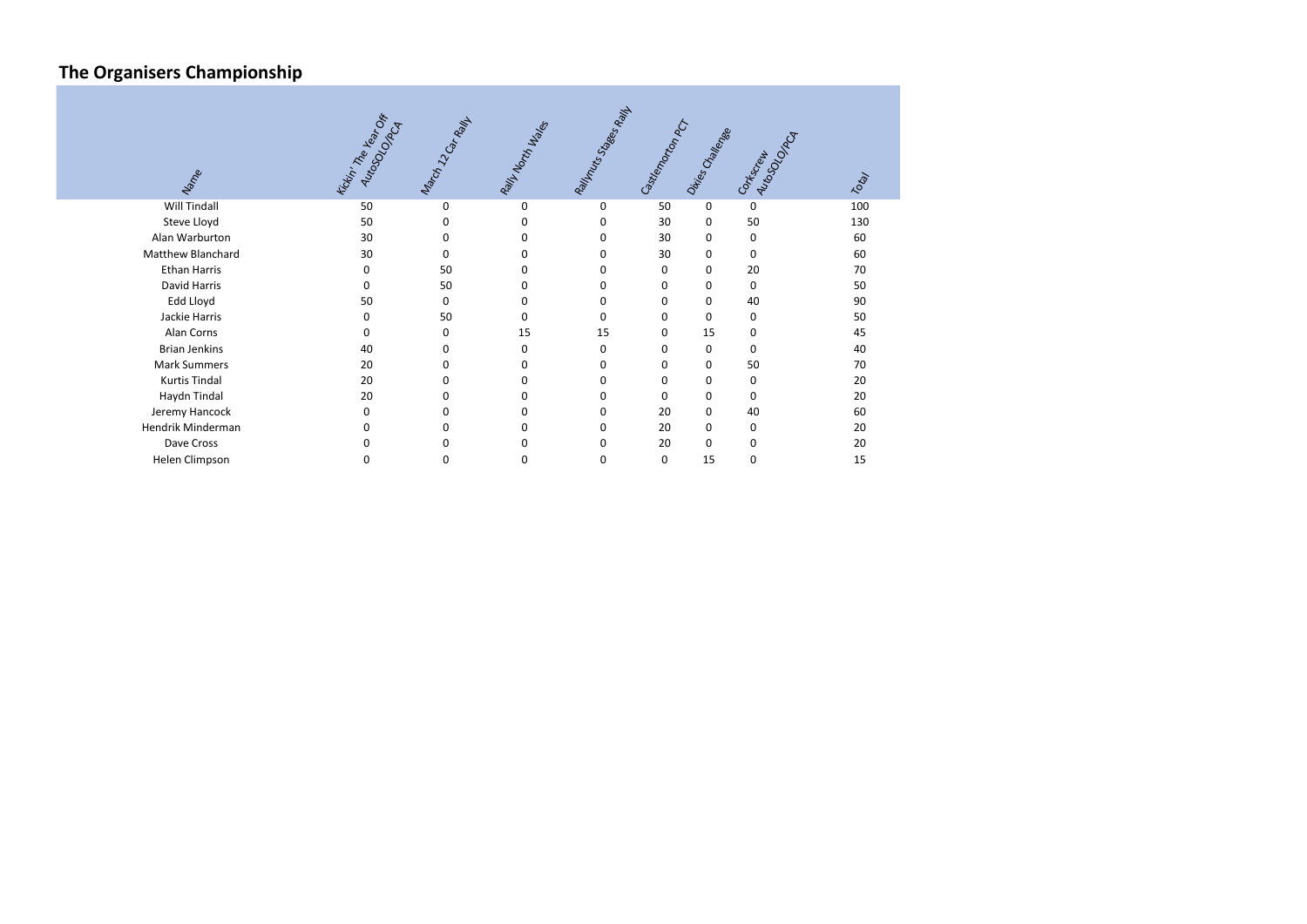## **Road Championship - Driver**

| Driver              | Nisht Nav<br><b>MCSortige</b><br>RDN | Seutre Capitol<br><b>Relf</b> | Treasure<br>Round | Treatifie<br>Round<br>Ř | Total Points |
|---------------------|--------------------------------------|-------------------------------|-------------------|-------------------------|--------------|
| David Harris        | 125                                  | 0                             | 125               | 111                     | 361          |
| Steve Lloyd         | <sup>0</sup>                         | 125                           | $\Omega$          | $\Omega$                | 125          |
| Geoff Wooldridge    |                                      | 113                           | $\Omega$          |                         | 113          |
| <b>Mark Summers</b> |                                      | 100                           | <sup>0</sup>      |                         | 100          |
| Chris Jones         |                                      | 88                            |                   |                         | 88           |
| Matt Jones          |                                      | 63                            |                   |                         | 63           |
| Matt Blanchard      |                                      | 38                            |                   |                         | 38           |

#### **Road Championship - Navigator**

| Naurisco       | Jay<br><b>Inc. Springer Western</b><br>$\delta$ | Seultraches Cr.<br>Ray | Treasure<br>Round<br>RDCC | Treatyre<br>Roundry<br>$\approx$ | Total Points |
|----------------|-------------------------------------------------|------------------------|---------------------------|----------------------------------|--------------|
| Dood Pearce    | 125                                             | 113                    | 125                       | 111                              | 474          |
| Josh Taylor    | $\Omega$                                        | 125                    | $\Omega$                  | $\Omega$                         | 125          |
| Jeremy Hancock |                                                 | 100                    |                           |                                  | 100          |
| Paul Cook      |                                                 | 88                     |                           |                                  | 88           |
| James Clark    |                                                 | 63                     |                           |                                  | 63           |
| Kris Barrow    |                                                 | 38                     |                           |                                  | 38           |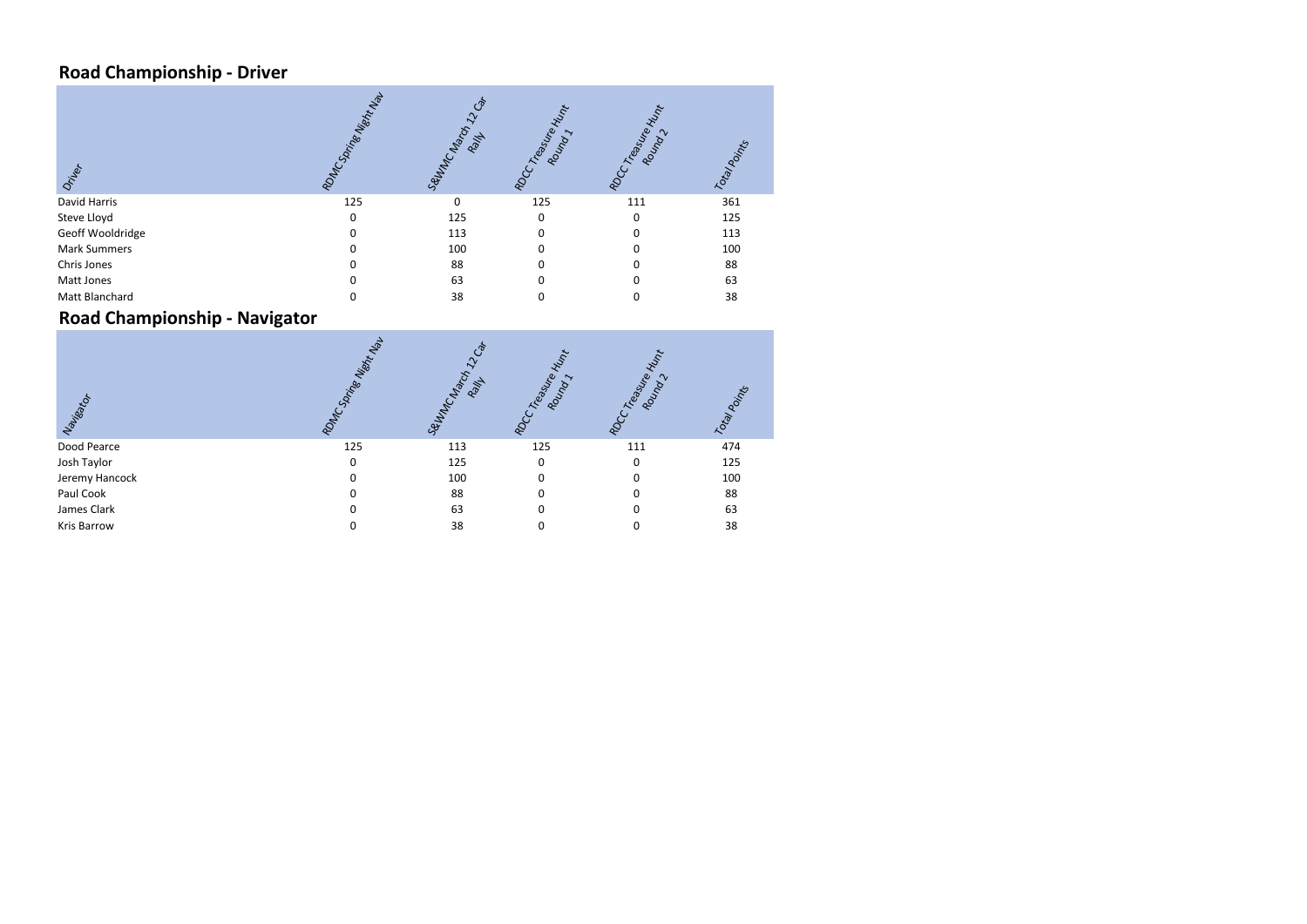## **Stage Rally Championship**